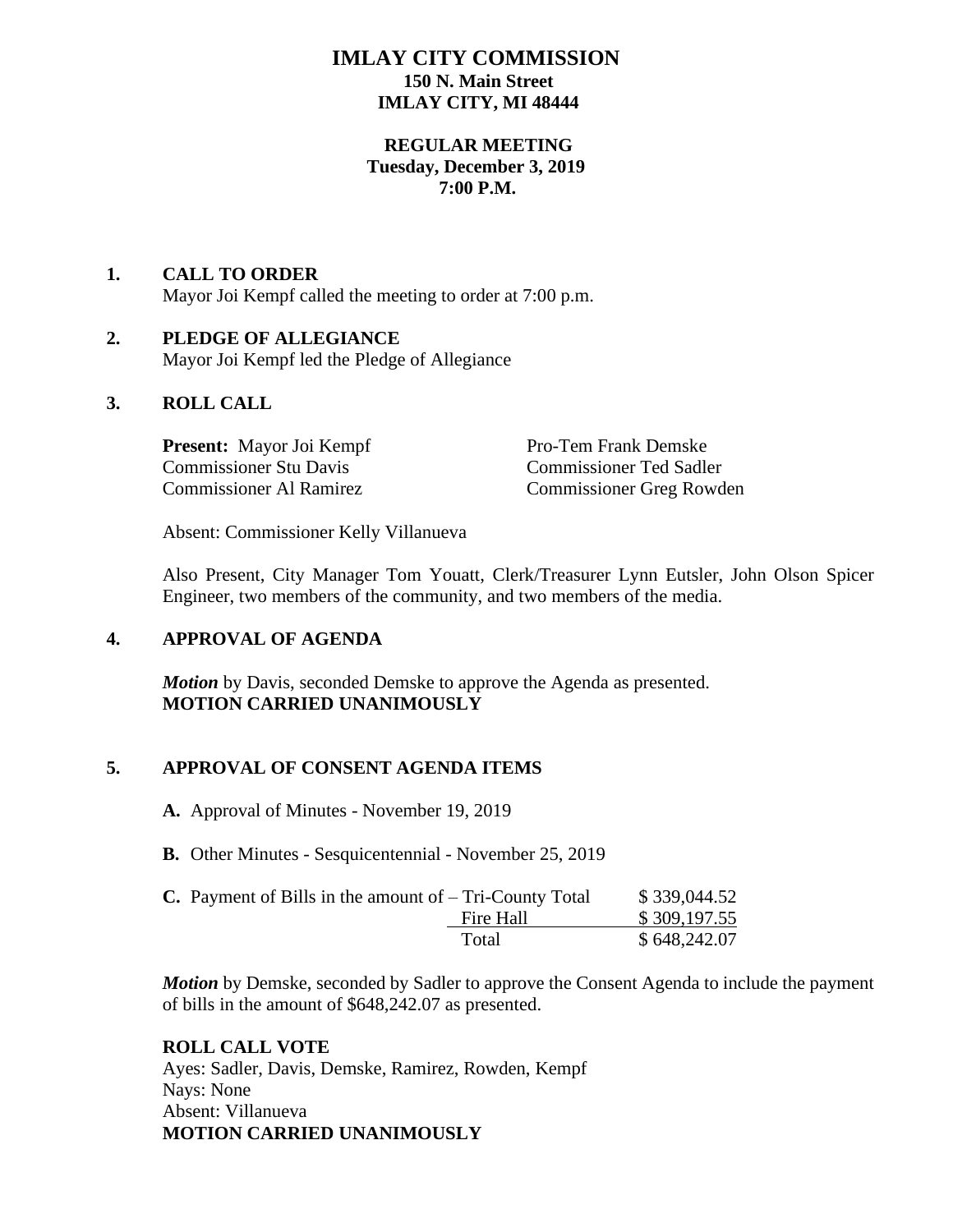### **6. CITIZENS FROM THE FLOOR**

Allen Rosenbalm – Concerned about the clearing of the sidewalks in the Downtown area. Suggests that we put something in the next newsletter about keeping them clear for Pedestrians.

### **7. OLD BUSINESS**

#### **A. 2020 Infrastructure Improvements - Survey** It was determined that this item is included in Old Business Item D. No action required.

**B. Fire Hall/ Farmers Market - H2A Architects Floor Plan & Site Plan** City Manager Youatt presented a proposed Site/Floor Plan for the conversion of the old Fire Hall into a year round Farmers market. Informational only at this time.

### **C. 2 nd Reading International Property Maintenance Code Ordinance**

*Motion* by Davis, seconded by Demske to approve the second reading of the Property Maintenance Code Ordinance and approve the effective date to be December 11<sup>th</sup>, 2019. **MOTION CARRIED UNANIMOUSLY**

The Ordinance will be placed in the December  $11<sup>th</sup>$  Edition of the Tri-City Times.

#### **D. 2020/2021 - M53/4th Street Infrastructure Project**

City Manager Youatt presented a proposal from The Spicer Group for three Bond projects as follows:

1.) M-53 Sanitary Sewer Improvements - \$950,000

2.) Fourth St Reconstruction – M53 to Main St - \$1,000,000

3.) Newark Road Pump Station Rehabilitation - \$250,000

#### **Project Total: 2,200,000.00**

Youatt stated that the City has become aware of a new Community Development Block Grant from the MEDC. Our project meets all the criteria for the grant and would like the board to consider allowing Youatt to go forward with completing an application for this grant. The City could receive \$1,700,000 in grant funds. A minor problem is that the deadline is June 23 2020 and if we are approved for this grant, construction has to begin no later than September 2020 and be completed no later than December 31, 2021. This means that bids would go out in the summer of 2020 rather than winter 2020. If we are not successful in securing a grant, we will still have adequate time to issue General Obligation Bonds and complete the M-53 portion of the project by the end of fall 2020.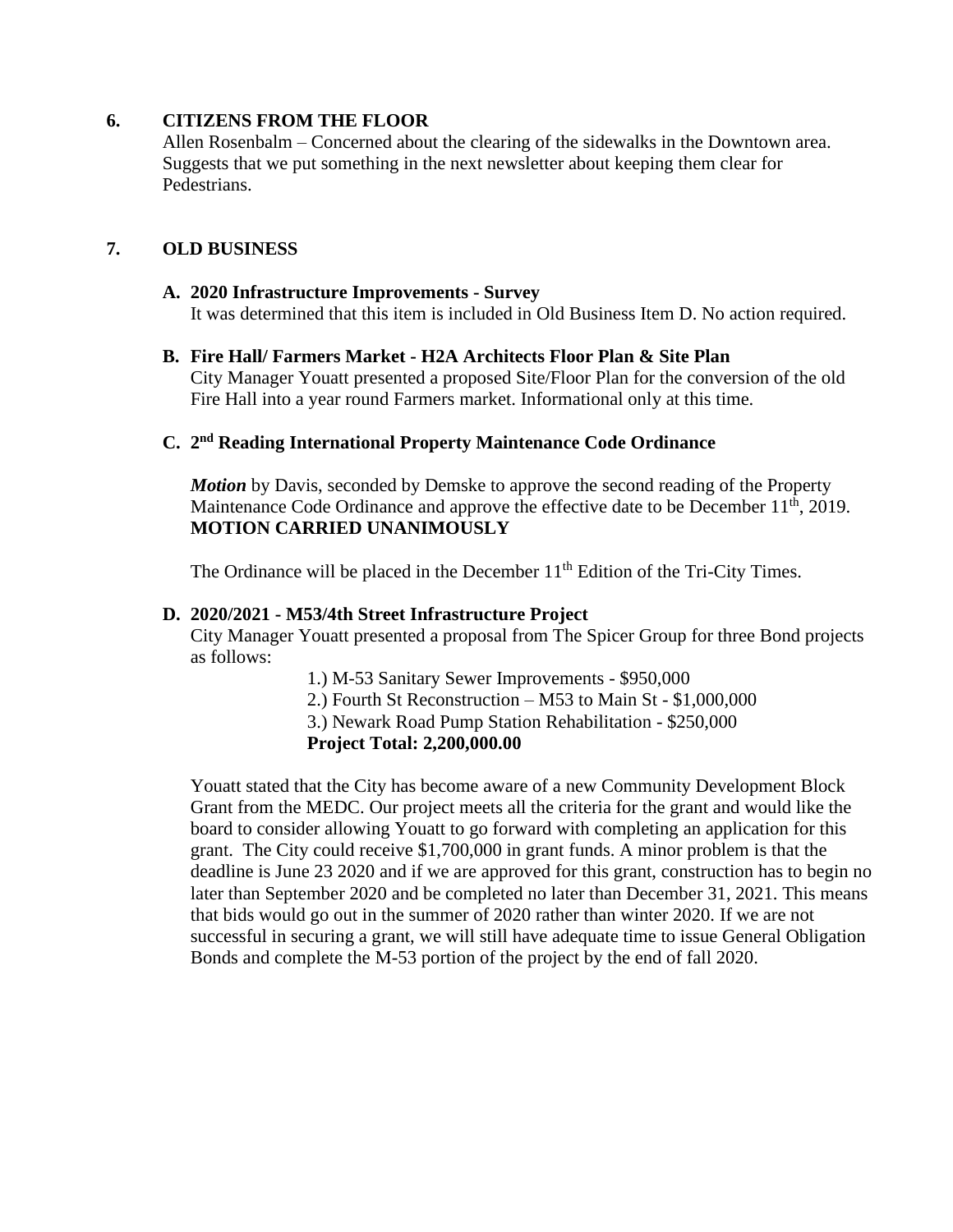# **7. D. Continued**

Commissioner Sadler requested the Spicer Group, while completing the surveys for this project, look at the possibility of a walkway on the west side of the Via Dock/Train Overpass. John Olson of the Spicer Group did agree to take a look at the possibilities.

*Motion* by Davis, seconded by Sadler to approve the proposal from the Spicer Group in the amount of \$2,200,000 and to authorize City Manager Tom Youatt to apply for a Community Development Block Grant with the MEDC as presented.

# **ROLL CALL VOTE**

Ayes: Davis, Sadler, Rowden, Demske, Ramirez, Kempf Nays: None Absent: Villanueva **MOTION CARRIED UNANIMOUSLY**

# **8. NEW BUSINESS**

### **A. 2020 Commission/Board Dates and Times**

City Manager Youatt presented the 2020 Schedule for all City Commission and Board Meetings.

Motion by Sadler, seconded by Demske to approve the 2020 City Commission and Board Meeting Schedule as presented.

**MOTION CARRIED UNANIMOUSLY**

### **B. 2019 Tree City USA Proclamation**

City Manager Youatt presented a Proclamation in observance of Arbor Day.

Motion by Davis, seconded by Sadler to approve the City Proclamation in observance of Arbor Day as presented.

**MOTION CARRIED UNANIMOUSLY**

### **C. 2019 MERS Surplus Division Additional Contribution**

City Manager Youatt recommends the City to contribute \$150,000 from Fund Balance of the General Fund into the MERS Surplus Division of the Employees Retirement System. Prior year contribution was \$100,000, but in light of increased fees, our funding percentage has decreased.

*Motion* by Ramirez, seconded by Davis to approve a contribution from Fund Balance of the General Fund to into the MERS Surplus Division of the Employees Retirement System in the amount of \$150,000 as presented.

### **ROLL CALL VOTE**

Ayes: Ramirez, Davis, Sadler, Demske, Rowden, Kempf Nays: None Absent: Villanueva **MOTION CARRIED UNANIMOUSLY**